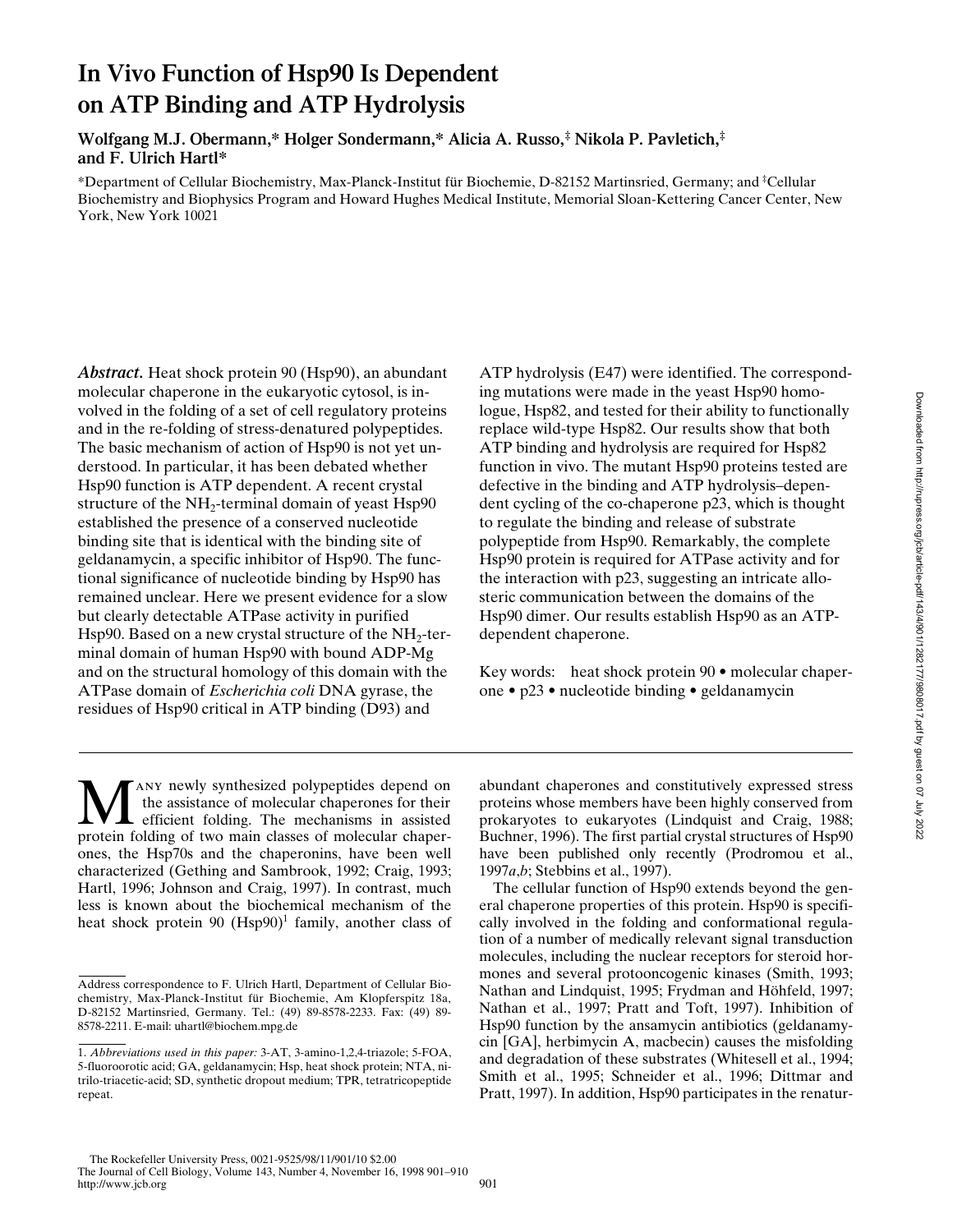ation of some proteins that have unfolded under conditions of cellular stress (Schneider et al., 1996; Nathan et al., 1997). Although purified Hsp90 can prevent the aggregation of unfolded proteins and in a minimal system in vitro cooperates with Hsp70/Hsp40 in the ATP-dependent refolding of model proteins (Wiech et al., 1992; Jakob et al., 1995; Freeman and Morimoto, 1996; Schumacher et al., 1996; Young et al., 1997; Scheibel et al., 1998), it is likely that Hsp90 fulfills most of its cellular roles in close cooperation with a host of cofactors and cochaperones, including Hop (p60/Sti1p), the immunophilins FKBP52 and FKBP51/54, cyclophilin 40 (Cyp40), cdc37 (p50), and p23, as well as Hsp70 and its cofactors Hsp40, Hip (p48), and Bag1 (Rap46) (Nair et al., 1996; Frydman and Höhfeld, 1997; Pratt and Toft, 1997; Höhfeld, 1998). Models for the ordered, yet dynamic interaction of Hsp90 with these cofactors during the folding of steroid receptors have been proposed on the basis of experiments in crude cytosol extracts and partially purified systems (for reviews see Smith, 1993; Pratt and Toft, 1997). It is generally thought that an unfolded polypeptide substrate associates first with the Hsp70 system ("early complex") (Smith, 1993) and is then targeted to Hsp90 via Hop, a tetratricopeptide repeat (TPR) protein that interacts with both Hsp70 and Hsp90 (Chen et al., 1996; Dittmar et al., 1996; Dittmar and Pratt, 1997; Johnson et al., 1998). This interaction gives rise to the formation of an "intermediate complex," containing Hip, Hop, and Hsp70 in addition to Hsp90. Further remodelling results in the "mature complex," consisting of Hsp90, p23, an immunophilin, or Cyp40. The steroid receptor in this complex is largely folded and competent to bind hormone with high affinity. The acquisition of this high affinity conformation is dependent on the interaction of Hsp90 with the acidic protein p23. Geldanamycin (GA) prevents p23 binding to Hsp90 and inhibits the proper folding of steroid receptor (Johnson et al., 1994; Johnson and Toft, 1995; Smith et al., 1995; Grenert et al., 1997; Sullivan et al., 1997).

The mature Hsp90 multi-chaperone complex dissociates with a  $t_{1/2}$  of  $\sim$ 5 min and unliganded steroid receptor reenters the reaction cycle at the level of the early Hsp70 complex (Smith, 1998). These dynamic interactions are ATP dependent and thought to be driven by the Hsp70 ATPase. Whether Hsp90 itself binds and hydrolyzes ATP has been one of the most controversial issues in the chaperone literature (Csermely and Kahn, 1991; Wiech et al., 1992; Csermely et al., 1993; Johnson and Toft, 1994, 1995; Jakob et al., 1996; Grenert et al., 1997; Scheibel et al., 1997, 1998). The recent crystal structures of the  $NH<sub>2</sub>$ -terminal 25-kD domain of human and yeast Hsp90 revealed that this domain binds not only the ansamycin antibiotic GA but also, in the same site, adenine nucleotide, thus suggesting that GA acts by inhibiting an ATP-dependent function of Hsp90 (Prodromou et al., 1997*a*; Stebbins et al., 1997). Interestingly, the  $NH<sub>2</sub>$ -terminal domain functions also in binding unfolded polypeptide (Young et al., 1997; Scheibel et al., 1998), either independently or in conjunction with the COOH-terminal 12-kD domain, which mediates Hsp90 dimerization and the binding of the TPR proteins Hop, FKBP52, FKBP51/54, and Cyp40 (Young et al., 1998). The  $NH<sub>2</sub>$ - and COOH-terminal domains are connected by a  $\sim$ 35-kD segment of unknown function.

Despite the structural evidence for nucleotide binding to yeast Hsp90, the putative ATPase function of Hsp90 has remained elusive. Here we present the crystal structure of the  $NH_2$ -terminal domain of human Hsp $90$  with bound ADP-Mg and demonstrate that Hsp90 indeed has ATP hydrolytic activity. Based on the crystal structure, Hsp90 mutants were made that are defective in ATP binding and ATP hydrolysis. The mutant proteins are unable to cycle the cofactor p23 and fail to replace wild-type Hsp90 in yeast in vivo. Thus, Hsp90 is unequivocally identified as an ATP-dependent molecular chaperone.

# *Materials and Methods*

# *Crystallization and X-Ray Analysis*

The NH<sub>2</sub>-terminal domain of human Hsp90 (residues 9–236) was expressed and purified as described (Stebbins et al., 1997). Crystals were grown in the presence of 10 mM adenosine-5'-O-(3-thiotriphosphate) (ATPgS) and 0.2 M magnesium chloride, from a buffer of 0.1 M Tris-HCl, pH 8.5, and 30% PEG4000. Data collection, structure determination, and refinement followed the procedures described for the analysis of the same domain with bound geldanamycin (Stebbins et al., 1997).

#### *Cloning Procedures and Site-directed Mutagenesis*

Human Hsp90a cDNA in pUC19 (Aligue et al., 1994) and yeast Hsp82 in pTGPD/P82 were used as templates for PCR amplification. The coding region for the yeast homologue of p23 (YKL117W) (Bohen, 1998; Fang et al., 1998) was amplified by PCR from wild-type yeast genomic DNA. In the case of Hsp82, PCR products were subcloned into derivatives of the pET23a Vector (Novagen, Inc., Madison, WI), to generate the recombinant protein fragments containing either a COOH-terminal  $His<sub>6</sub>$  sequence followed by an EEF immunotag or an NH<sub>2</sub>-terminal T7 tag. The cDNAs encoding human Hsp90 and Hsp90 mutants, as well as human p23 were cloned into the pAS2-1 vector for the analysis of the Hsp90-p23 interaction in two-hybrid assays (Bartel et al., 1993).

Point mutations in human Hsp90 (E47A, E47D, and D93N) and yeast Hsp82 (E33A, E33D, and D79N) were generated by PCR amplification with mismatch oligonucleotides resulting in site-directed exchanges of codons (Ausubel et al., 1987). The desired exchanges were confirmed by DNA sequencing. Amplified HSP82 cDNA fragments were subcloned into the vector pTGPD/P82 for expression in yeast or into pET23a derivatives for expression in *Escherichia coli*.

# *Expression of Hsp82 Mutants in Yeast*

The yeast strain  $\Delta$ PCLDa/ $\alpha$  (Nathan and Lindquist, 1995), used throughout these experiments, is homozygous for deletion mutations in both HSP90 genes (HSP82 and HSC82). It is rescued from lethality by the URA3-containing plasmid pKAT6, which expresses wild-type Hsc82. This strain was transformed with wild-type and point-mutated Hsp82 in the expression vector pTGPD/P82 containing the TRP1-marker (Nathan and Lindquist, 1995). Cotransformants were selected on  $SD/-Trp/-Ura$ plates at  $30^{\circ}$ C.

To determine the expression levels of Hsp82 constructs, cells were grown in SD/-Trp/-Ura medium to mid-log phase. Extracts were prepared by agitation of cells with glass beads in ice-cold buffer A (50 mM potassium phosphate, pH 8.0, 500 mM KCl, 15 mM imidazole, 5 mM 2-mercaptoethanol) supplemented with 1 mM PMSF and protease inhibitor cocktail (Boehringer Mannheim GmbH, Mannheim, Germany). After centrifugation, Hsp82 proteins were concentrated by incubation of the supernatants with Ni-NTA. The resin was washed with buffer A and subsequently with buffer B (same as buffer A, but pH 6.0). Finally, the recombinant proteins were eluted with 500 mM imidazole in buffer B and analyzed by SDS-PAGE and immunoblotting with the anti-EEF–specific antibody YL1/2 (Wehland et al., 1984).

To examine the ability of Hsp82 point mutants to support cell viability, wild-type Hsc82 on the URA3-containing pKAT6 plasmid was replaced by a HSP82 mutant gene on the TRP1-containing expression vector pT-GPD/P82 (Sikorski and Boeke, 1991). Cotransformants from the SD/  $-Trp$  Ura plates were replica plated on 5-FOA (5-fluororotic acid)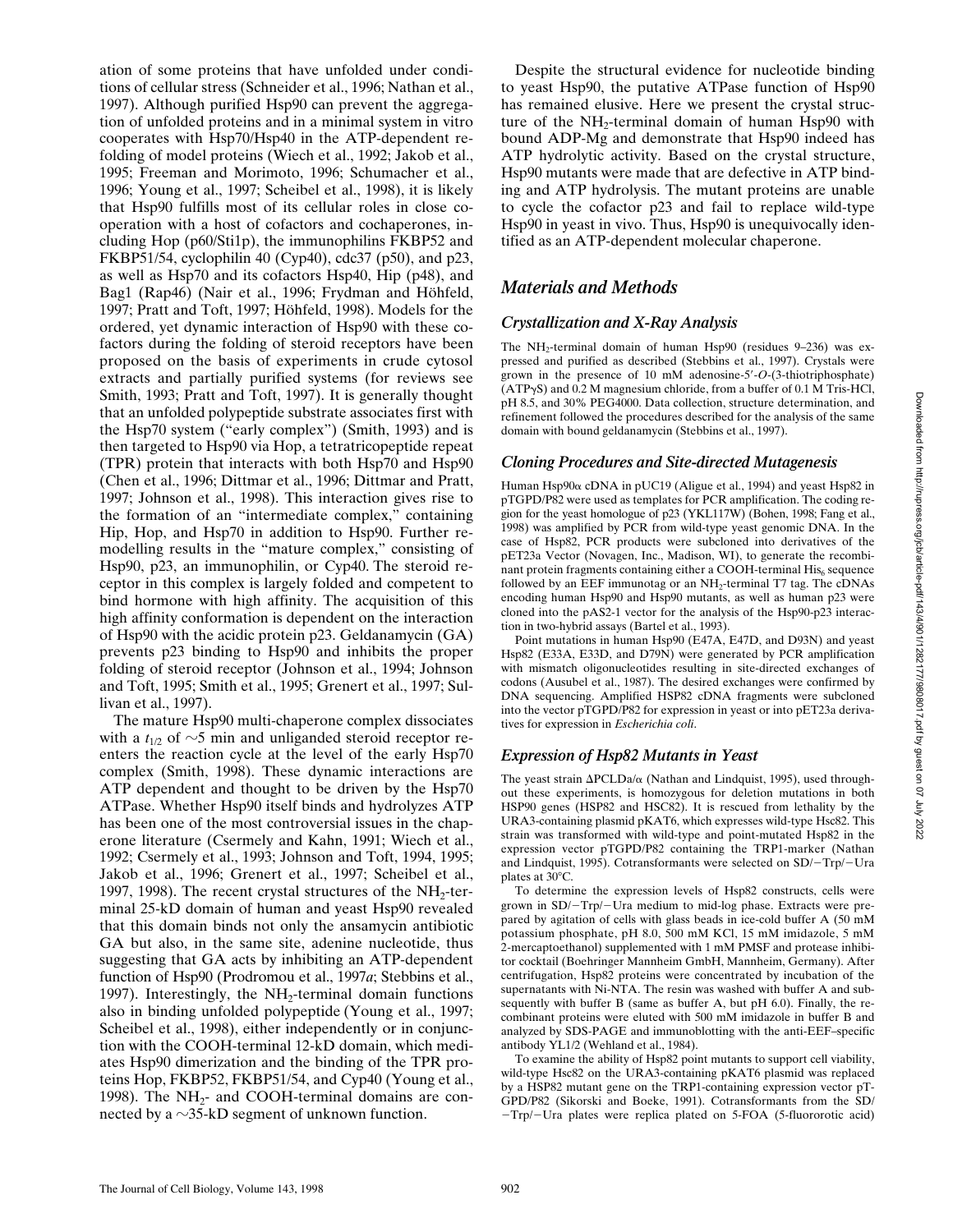plates (Sikorski and Boeke, 1991) at 25°C to select for cells that had lost the original pKAT6 plasmid. After a second round of 5-FOA selection, loss of the URA3-contaning plasmid pKAT6 was verified by the inability of these cells to grow on SD/-Ura plates.

#### *Interaction of Hsp90 and p23 In Vivo*

The cDNAs encoding human full-length Hsp90 and mutant derivatives were inserted in frame into the pAS2-1 vector (CLONTECH Laboratories, Inc., Palo Alto, CA) containing TRP1 as a marker. The different constructs were used as a "bait" in a two-hybrid assay and were cotransformed into *Saccharomyces cerevisiae* (strain Y190) together with human p23 in the pACT2 vector (CLONTECH Laboratories, Inc.) carrying a LEU2 marker. Cotransformants were plated on SD/-Trp/-Leu plates. The interaction of the bait construct, or the empty pAS2-1 vector as a control, with the p23 protein was judged by the ability of cotransformants to grow on SD/-Trp/-Leu/-His plus 25 mM 3-AT (3-amino-1,2,4-triazole) selection plates.

#### *Purification of Recombinant Proteins from E. coli*

Expression constructs were transformed into *E. coli* BL21(DE3) LysS cells (Studier et al., 1990). Cells were grown at 18°C in LB medium supplemented with 100 mg/l ampicillin and 34 mg/l chloramphenicol to  $OD_{600} =$ 1 and protein expression induced for 5 h with 0.25 mM IPTG. After harvesting, cell pellets were resuspended and sonicated in buffer A and Ni-NTA chromatography was performed as described. Proteins were purified further by ion-exchange chromatography on MonoQ and by gel filtration on Superose 12 (Pharmacia Biotech, Inc., Piscataway, NJ).

Yeast p23 carrying an NH<sub>2</sub>-terminal T7 immunotag but lacking a His $_6$ tag was also expressed in *E. coli* and ammonium sulphate precipitated from the soluble fraction. After dialysis against buffer Y (10 mM Tris-HCl, pH 7.5, 50 mM NaCl, 50 mM KCl,  $10 \text{ mM MgCl}_2$ ), the protein was purified further by ion-exchange chromatography on Q-Sepharose Fast Flow (Pharmacia Biotech, Inc.) in the same buffer and by gel filtration on Superose 12 in buffer Y.

#### *ATP Binding Assay*

Ni-NTA resin was preblocked with buffer Y containing 5 mM ATP and 2 mM MgCl<sub>2</sub>. After washing with buffer Y, purified  $NH<sub>2</sub>$ -terminal domains of wild-type Hsp82 and the E33A and D79N mutants (35  $\mu$ M each) were bound to the matrix via their His<sub>6</sub> tags by incubation for 15 min at 25 $\degree$ C in buffer Y in the presence of 35  $\mu$ M  $\alpha^{32}P$  ATP (4  $\mu$ Ci/mM, Amersham Life Science, Inc., Arlington Heights, IL). The beads were washed twice with 0.5 ml of buffer Y, protein was eluted with 500 mM imidazole in buffer Y, and then bound radioactivity was detected by liquid scintillation counting. Specifity of nucleotide binding was demonstrated by competition with GA.

# *ATPase Assay*

Recombinant full-length Hsp82 wild-type and mutant proteins (10  $\mu$ M) were incubated at  $30^{\circ}$ C in 40 mM Hepes-KOH, pH 7.4, 2 mM MgCl<sub>2</sub> with 0.01–0.5 mM  $\left[\alpha^{32}P\right]ATP$  (4  $\mu$ Ci/mM, Amersham Life Science, Inc.) for  $\leq$ 120 min in a final volume of 20  $\mu$ l. Reactions were stopped by the addition of 5 mM EDTA and freezing in liquid nitrogen. Separation of ADP from ATP was achieved by thin layer chromatography on PEI–cellulose sheets (Merck, Darmstadt, Germany) in 0.5 M LiCl and 0.5 M formic acid. ATPase activity was monitored by quantitation of  $\left[\alpha^{32}P\right]$ ADP on a Fuji PhosphorImager (model FLA-2000) using the MacBAS software package. For specific inhibition of the ATPase activity, GA was added to the reaction at a final concentration of 180  $\mu$ M in 1% DMSO. Conrol reactions received DMSO alone.

#### *Interaction of Hsp82 and p23 In Vitro*

Full-length wild-type or mutant Hsp82 proteins  $(200 \mu g)$  were bound to Ni-NTA resin in buffer Y supplemented with 1% (wt/vol) BSA and 25 mM imidazole to minimize unspecific protein interactions. Yeast p23 protein (100  $\mu$ g) with an NH<sub>2</sub>-terminal T7 tag was added and the mixture was agitated at 30°C for 45 min in the prescence or absence of nucleotide and GA. After three washes with buffer Y containing 25 mM imidazole, Hsp82 protein was eluted from the resin with 500 mM imidazole in the same buffer, followed by SDS-PAGE, and then immunoblotting with an antibody against the T7 tag of recombinant yeast p23 (Novagen, Inc.).

#### *Miscellaneous Procedures*

SDS-PAGE was as described (Laemmli et al., 1970). Immunolotting was performed following the protocol of Towbin et al. (1979). Protein concentrations were determined by the BioRad protein assay (BIO RAD Laboratories GmbH, Munchen, Germany).

#### *Results*

#### *Crystal Structure of the NH2-terminal Domain of Human Hsp90 Complexed with ADP-Mg*

We have previously reported the structure of the  $NH<sub>2</sub>$ -terminal domain of Hsp90 with bound GA (Stebbins et al., 1997). Here we crystallized the  $NH<sub>2</sub>$ -terminal domain of human Hsp90 (residues  $9-236$ ) in the presence of ATP $\gamma$ S. The crystals formed in spacegroup  $P2<sub>1</sub>$  with  $a = 53.2$  Å,  $b = 44.1 \text{ Å}, c = 54.0 \text{ Å}, d = 115.7^{\circ}.$  Difference fourier maps showed clear density for ADP and one magnesium ion consistent with full occupancy, but had no electron density for a  $\gamma$ -phosphate, either because the  $\gamma$ -phosphate was disordered or had been lost due to hydrolysis during crystallization. The structure was refined to 1.5 Å resolution with  $R_{\text{crvst}}/R_{\text{free}} = 17.8/23.5\%$ .

As was observed with the structure of the  $NH<sub>2</sub>$ -terminal domain of yeast Hsp90 (Prodromou et al., 1997*a*), ADP-Mg binds to a site in human Hsp90 where GA also binds (Stebbins et al., 1997). The contacts between the nucleotide and Hsp90 in this complex are very similar to those observed in the yeast complex (Prodromou et al., 1997*a*), and involve both direct and water-mediated hydrogen bonds (Fig. 1). The N6 group of the adenine purine forms direct hydrogen bonds with the D93 side chain, and watermediated hydrogen bonds with the S52 side chain and L48 backbone carbonyl groups. As in the case of the structure with bound GA, the interaction with D93 (D79 in yeast Hsp82) is probably most critical for stable nucleotide binding. The N7 group of the purine interacts via water-medi-

**ADP** Magnesium D93

*Figure 1.* Structure of the NH<sub>2</sub>-terminal domain of Hsp90 with bound ADP-Mg. View into the nucleotide-binding pocket. The residues D93 and E47, critical for nucleotide binding and hydrolysis, respectively, are colored in yellow. Image was prepared with the programs MOLSCRIPT (Kraulis, 1991) and RASTER3D (Merrit and Murphy, 1994).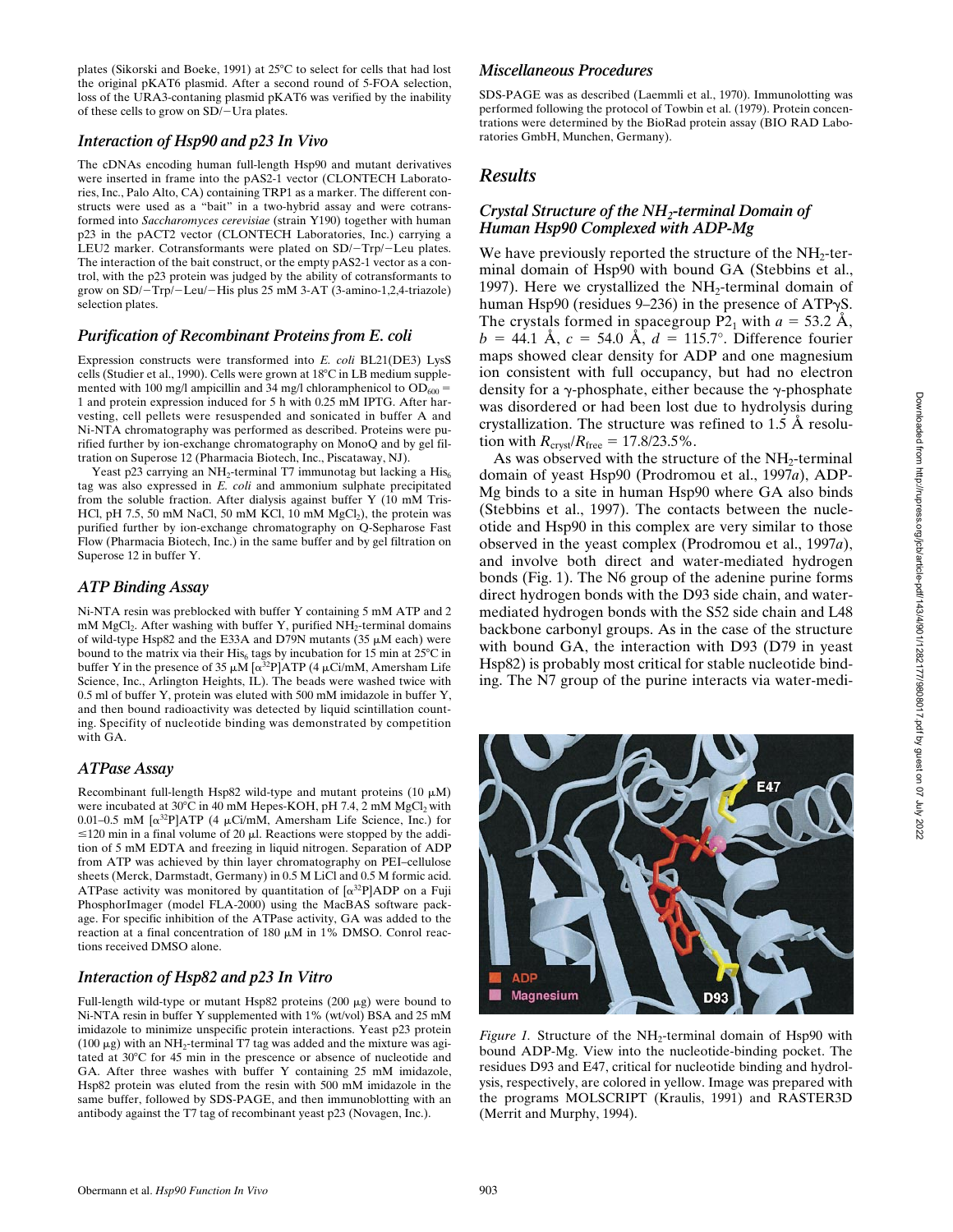ated hydrogen bonds with the N51 side chain, and the N1 group of the purine with the G97 backbone and D93 and T81 side chain groups. Additional ADP-Mg contacts include a hydrogen bond between the  $O2'$  group and the N106 side chain, a set of hydrogen bonds between the  $\alpha$ -phosphate group and the F138, G137 backbone amide and N51 side chain groups. The Mg ion is octahedrally coordinated by the  $\alpha$ - and  $\beta$ -phosphate groups of the ADP, the N51 side chain of Hsp90, and three water molecules.

The conformation of the binding site in the ADP-Mg complex is essentially identical to the "open" conformation of this site observed in the GA–Hsp90 complex (Stebbins et al., 1997), except for the region spanning residues 106–124, which differs slightly (0.8–1.2 Å displacements in  $C_{\alpha}$  positions). As was the case with GA binding, the closed conformation, which has backbone displacements of as much as 10 Å, constricting the opening of the binding pocket from 12 Å to 8 Å (Stebbins et al., 1997), would not be compatible with ADP-Mg binding. This raises the possibility that the conformational change is part of a regulatory mechanism that may involve nucleotide binding and turnover.

Interestingly, there is a striking similarity in overall tertiary structure between the NH<sub>2</sub>-terminal domain of Hsp $90$  and the NH<sub>2</sub>-terminal ATP-binding domain of the bacterial type II topoisomerase, DNA gyrase B of *E. coli* (Wigley et al., 1991). This similarity extends to the conformation of the bound nucleotide and to most of the critical interactions between the nucleotide and the binding pocket. Significantly, a conserved glutamate residue in the gyrase protein, E42, which corresponds to E47 in the  $NH<sub>2</sub>$ terminal domain of human Hsp90 (E33 in the yeast protein), was identified as the catalytic center for ATP hydrolysis in the gyrase (Jackson and Maxwell, 1993). As shown in Fig. 1, E47 is indeed positioned such that it could play a catalytic role in cleaving the  $\gamma$ -phosphate bond of Hsp90bound ATP, suggesting that Hsp90 binds and hydrolyzes ATP in a manner similar to DNA gyrase.

#### *Mutations in the ATP Binding Site of Hsp90 Are Incompatible with Cell Growth*

To test the possible functional significance of the conserved D93 and E47 residues of human Hsp90 for ATP binding and hydrolysis, respectively, the effects of sitedirected mutations in the corresponding residues D79 and E33 of yeast Hsp82 (83% similarity and 70% identity with the human sequence) were analyzed in vivo. Yeast contains two HSP90 genes, HSP82 and HSC82, whose combined deletion is lethal (Borkovich et al., 1989). We therefore used a yeast strain ( $\Delta$ PCLDa/ $\alpha$ ) for this analysis that is deleted in both chromosomal HSP90 genes but rescued from lethality by constitutive expression of plasmid-encoded wild-type Hsc82 protein (Nathan and Lindquist, 1995). We first addressed the question whether mutations of D79 and E33 affect the expression and gross stability of Hsp82. The  $\Delta$ PCLDa/ $\alpha$  strain was cotransformed with an additional HSP82 gene expressing either wild-type or mutant proteins (from the same promoter) that could be distinguished from the preexistent Hsc82 by the presence of COOHterminal  $His<sub>6</sub>$  and EEF tags (Wehland et al., 1984). Yeast cells expressing either untagged wild-type Hsp82, wild-type



*Figure 2.* Mutations in the nucleotide-binding site of Hsp90 abolish the function of Hsp90 in vivo. (A) Yeast strain  $\Delta$ PCLDa/ $\alpha$ that expresses wild-type Hsc82 from the plasmid pKAT6 (containing the URA3-marker) was cotransformed with wild-type HSP82 (lane 1), HSP82His<sub>6</sub>EEF (lane 2), HSP82(E33A)His<sub>6</sub>EEF (lane  $3$ ), HSP82(E33D)His<sub>6</sub>EEF (lane  $4$ ) and HSP82(D79N) His<sub>6</sub>EEF (lane 5). After growth to mid-log phase in liquid SD/  $-Trp$  – Ura, cell lysates were prepared, adjusted to equal protein concentrations and  $His<sub>6</sub>EEF$  tagged proteins quantitatively absorbed with Ni-NTA beads followed by SDS-PAGE and Coomassie staining (lanes *1–5*). Lanes *6–10* correspond to lanes *1–5* and show an immunoblot with the EEF-specific antibody. Note that only the band at  $\sim$ 90 kD (and two degradation products at  $\sim$  60 and  $\sim$  50 kD, generated during isolation) are specifically recognized. (*B*) The cotransformants described in *A* were restreaked on 5-FOA plates at 25°C to select for cells that had lost the original wild-type plasmid and were rescued from lethality by a functional hsp82 protein. Only wild-type Hsp82,  $Hsp82His<sub>6</sub>EEF$ , and the E33D mutant were able to support growth.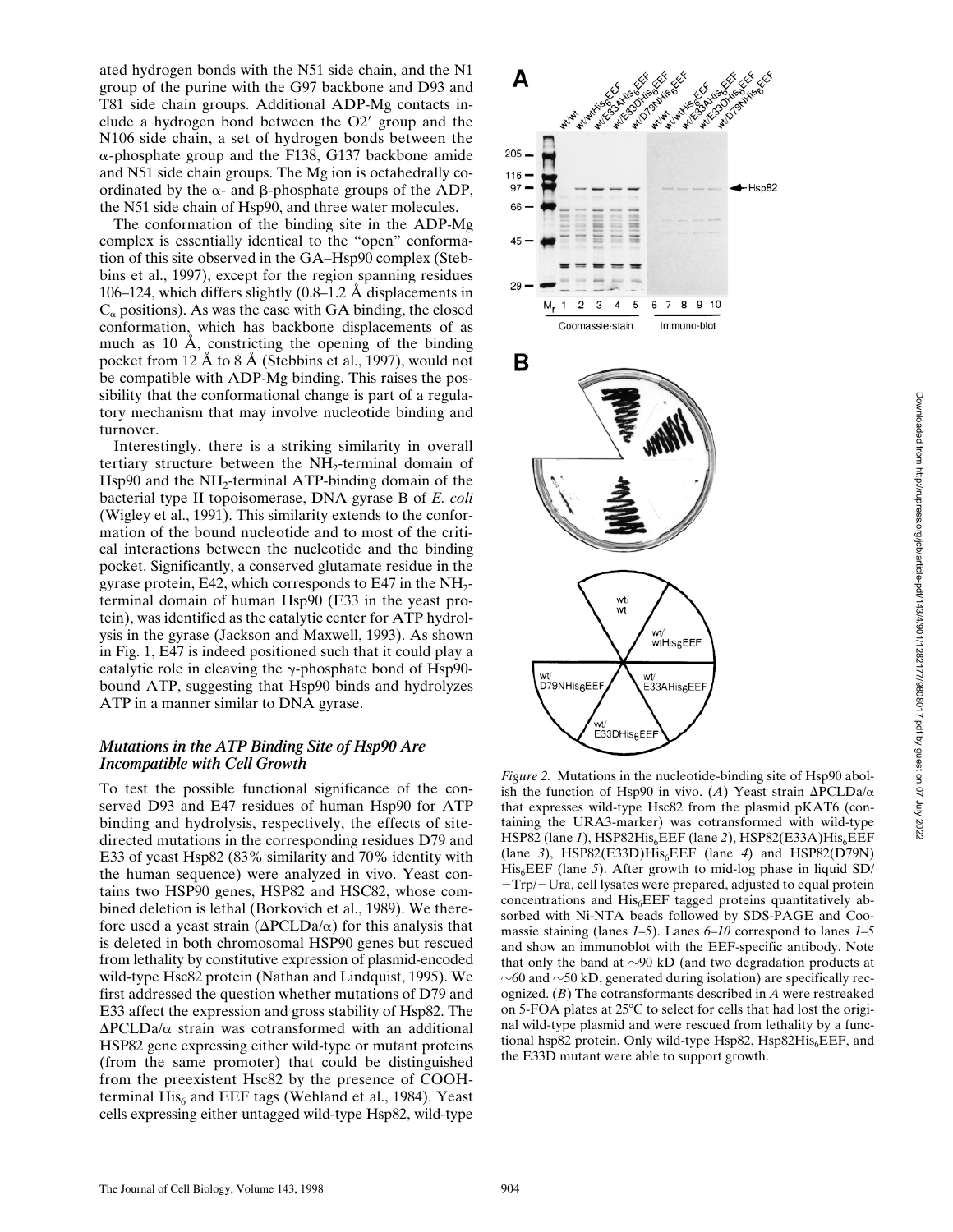$Hsp82-His<sub>6</sub>EEF$ , or  $Hsp82-His<sub>6</sub>EEF$  proteins containing the mutations E33A, E33D, or D79N were grown to midlog phase. Cell lysates were prepared, adjusted to equal protein concentrations, and then Hsp82 proteins quantitatively adsorbed to Ni-NTA beads via their  $His<sub>6</sub>$  tags (see Materials and Methods). All  $Hsp82-His<sub>6</sub>EEF$  proteins were stably expressed as full-length proteins to very similar levels (Fig. 2 *A*), as judged by Coomassie staining and immunoblotting with anti-EEF antibody. The additional bands at  $\sim$ 50 and  $\sim$ 60 kD in the Western blot represent degradation products of the full-length protein that are generated during the isolation procedure, as they are not detected on Western blots of cells that had been solubilized in hot SDS immediately upon harvesting (not shown). Coexpression of mutant proteins at a level equivalent to that of wild-type Hsp82 was without effect on cell growth.

To establish whether the mutant forms of Hsp82 were able to support cell viability in the absence of wild-type Hsc82, the plasmid shuffling technique (Sikorski and Boeke, 1991) was used to replace the wild-type HSC82 gene in strain  $\Delta$ PCLDa/ $\alpha$  with HSP82-His<sub>6</sub>EEF, mutant  $HSP82-His<sub>6</sub>EEF, or non-tagged wild-type HSP82 as a con$ trol. Cotransformed colonies were selected for growth on 5-FOA plates, indicating the functional replacement of wild-type HSC82. Surprisingly, only colonies containing either the wild-type HSP82 gene itself, HSP82-His<sub>6</sub>EEF, or HSP82(E33D)-His<sub>6</sub>EEF were viable (Fig. 2 *B*). In contrast the E33A and the D79N mutants were unable to rescue the  $\Delta$ PCLDa/ $\alpha$  cells from lethality when present as the only source of Hsp82. These results are consistent with the view that ATP binding and hydrolysis are critical functional properties of Hsp90 required in vivo.

The rescued cells expressing wild-type Hsp82 and Hsp82-  $His<sub>6</sub>EEF$  grew with almost identical rates at 30 $°C$  (doubling time  $d = 116 \pm 2$  min and  $112 \pm 5$  min, respectively), indicating that the  $His<sub>6</sub>EEF$  tag does not compromise the function of Hsp82 in vivo. In contrast, the cells expressing Hsp82(E33D)-His<sub>6</sub>EEF grew more slowly ( $d = 132 \pm 1$ min) but showed no temperature-sensitive phenotype.

### *D79 Is Required for ATP Binding and E47 for ATP Hydrolysis by Hsp90*

To determine the molecular basis for the loss of in vivo function of the mutant Hsp82 proteins analyzed, we expressed the full-length proteins and the respective  $NH_2$ terminal domains in soluble form in *E. coli* and purified them to homogeneity. Based on the available structural information, it seemed unlikely that the residue E33 contributes significantly to ATP or GA binding. Indeed, the NH2 terminal domain of Hsp82(E33A) bound ATP and GA as efficiently as the wild-type protein. In contrast, the  $NH_2$ terminal domain of Hsp82(D79N) bound ATP much less efficiently than wild-type protein (Fig. 3 *A*), confirming the prediction from the structural model.

Having analyzed the binding of ATP, experiments were performed to establish whether Hsp90 has ATP hydrolytic activity and to test the possible mechanistic significance of residue E33 in this reaction. Any ATPase activity measured with Hsp90 has previously been assigned to back-



*Figure 3.* Mutations in the nucleotide binding site of Hsp90 affect ATP binding and hydrolysis differentially. (*A*) Binding of ATP to the  $NH_2$ -domains of wild-type and mutant  $Hsp82$  in the presence and absence of GA (see Materials and Methods). Averages of three independent experiments are shown with error bars. (*B*) A typical plot of ATP hydrolysis versus time at a concentration of 0.05 mM ATP and 10  $\mu$ M Hsp82. ATPase activity was measured with  $\left[\alpha^{32}P\right]ATP$  at 30°C as described in Materials and Methods. The ATPase activity of Hsp82 (*closed circles*) and the E33D mutant (*closed triangles*) is specifically inhibited by GA (*open circles* and *open triangles*, respectively). In contrast, the E33A (*closed squares*) and D79N mutants (*open squares*) are devoid of GAinhibitable ATPase activity. (*C*) Double reciprocal plot of the rate of ATP hydrolysis versus ATP concentration.  $K<sub>m</sub>$  values for wild-type Hsp82 (*closed circles*) and for the E33D mutant (*closed triangles*) were determined as  $172 \mu M$  and  $520 \mu M$ , respectively.

ground contamination (Scheibel et al., 1997). To avoid such artifacts, we used only highly purified, recombinant Hsp90 proteins. Furthermore, we reasoned that an authentic Hsp90 ATPase activity should be inhibited by GA. ATPase activities were measured with a highly sensitive assay monitoring the production of  $\left[\alpha^{32}P\right]ADP$  from  $[\alpha^{32}P]ATP$  by thin layer chromatography. ATP hydrolysis versus time for the various proteins is plotted in Fig. 3 *B*, and Fig. 3 *C* shows the double-reciprocal plot of the data. Wild-type Hsp82 and Hsp82(E33D) hydrolyzed ATP with similar  $k_{\text{cat}}$  values of 0.44 min<sup>-1</sup> and 0.28 min<sup>-1</sup>, respec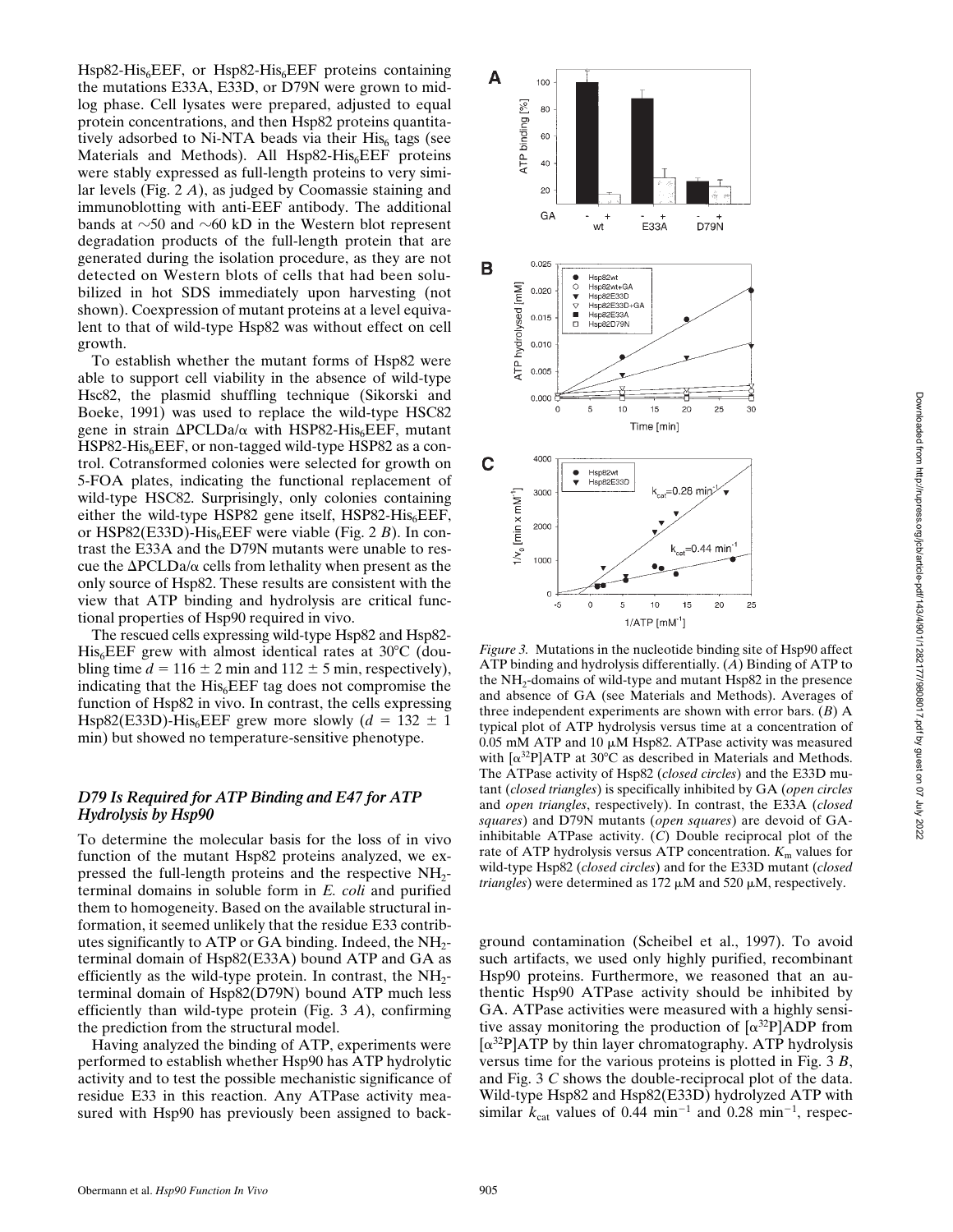tively, which is very similar to the ATPase activity of unstimulated mammalian Hsp70 proteins (O'Brien and McKay, 1993; Wei and Hendershot, 1995). However, the  $K<sub>m</sub>$  value of Hsp82(E33D) was about threefold higher than that of wild-type Hsp82 (520  $\mu$ M vs. 172  $\mu$ M), indicating a significantly reduced affinity for nucleotide. Addition of GA at 180  $\mu$ M inhibited the ATPase activity almost completely. A different result was obtained for the E33A and D79N mutants. The D79N mutant was devoid of ATPase activity as expected from its inability to bind ATP specifically. Significantly, the E33A exchange, although preserving the ability of Hsp90 to bind ATP (Fig. 3 *A*), abolished the capacity of Hsp90 to hydrolyze ATP. Thus, E33 in the yeast protein, corresponding to E47 in human Hsp90, is identified as the catalytic residue of the Hsp90 ATPase, suggesting a mechanism of ATP hydrolysis by Hsp90 similar to that of DNA gyrase (Jackson and Maxwell, 1993).

### *The Complete Hsp90 Protein Is Required for ATPase Activity*

Next, we investigated whether the stably folded  $NH<sub>2</sub>$ -terminal domain of Hsp82 (Stebbins et al., 1997; Prodromou et al., 1997*a*) is sufficient for the ATPase activity of Hsp82 or whether additional parts of the molecule are required for ATP hydrolysis. Surprisingly, although the  $NH<sub>2</sub>$ -terminal domain binds ATP (Fig. 3 *A*), it did not exhibit detectable catalytic activity in the ATPase assay (Fig. 4). Similarly, no ATPase activity was detected with a variant of Hsp82, Hsp82 $\Delta$ C (Fig. 4), that lacks the COOH-terminal dimerization domain (residues 600–709; Nemoto et al., 1995; Wearsch and Nicchitta, 1996), but can be considered to be native as it was fully soluble after expression in *E. coli* and active in prevention of rhodanese aggregation (Young et al., 1997). Similarly, the  $NH_2$ -terminal domain of Hsp82 was properly folded, as it was not only capable of binding ATP and GA (see Fig. 3 *A*; Prodromou et al., 1997*a*; Stebbins et al., 1997) but also preserved the chaperone function in preventing protein aggregation in vitro (Young et al., 1997; Scheibel et al., 1998; data not shown). Thus, the complete Hsp90 protein, presumably as the dimer, is required for ATP hydrolytic activity. Interestingly, the chaperone function of the isolated  $NH<sub>2</sub>$ -terminal domain did not exhibit a detectable dependence on specific nucleotide binding (data not shown), suggesting that ATP hydrolysis may be required for substrate release or that this function depends on the cooperation of Hsp90 with one or several of its cofactors.

#### *Effect of ATPase Mutations on the Interaction of Hsp90 with p23*

Recent studies implicated the small acidic protein p23 as an important cofactor of Hsp90 involved in the maturation of steroid receptor molecules (Dittmar et al., 1997). Interestingly, Toft and colleagues reported that p23 interacts with Hsp90 in an ATP-dependent manner (Sullivan et al., 1997). Initially, it was difficult to reconcile this finding with the view that Hsp90 neither binds nor hydrolyzes ATP (Jakob et al., 1996; Scheibel et al., 1997). The recent structural evidence for ATP binding by Hsp82 (Prodromou et al., 1997*a*) together with our demonstration that Hsp90 func-



*Figure 4.* The complete Hsp90 protein is required for ATPase activity. ATP hydrolysis versus time at 0.10 mM ATP and 10  $\mu$ M Hsp82 proteins at  $30^{\circ}$ C is shown for full-length Hsp82 (FL82, *closed circles*), the NH<sub>2</sub> domain of Hsp82 (N82, *closed*  $triangles$ ) and for  $\Delta$ C82, lacking the COOH-terminal residues 600–709 (*closed squares*).

tion is dependent on ATP binding and hydrolysis in vivo provided the basis to resolve this issue. Since point mutations mapping within the first 200 residues of Hsp90 abrogate the interaction between p23 and Hsp90 (Grenert et al., 1997), we performed a two-hybrid assay to test whether the  $NH_2$ -terminal domain of Hsp90 is sufficient for p23 binding. A set of human Hsp90 constructs (Fig. 5 *A*) in the pAS2-1 vector served as the bait and was cotransformed with human p23 into *S. cerevisiae* strain Y190. Surprisingly, neither of the Hsp90 deletion fragments was sufficient to interact with p23 (Fig. 5 *B*), although the fragments were expressed to similar levels as the full-length Hsp90 protein (Young et al., 1998). Only the full-length Hsp90 polypeptide was able to interact with p23.

To test whether ATP binding to Hsp90 is required for the interaction with p23, two-hybrid assays were performed with the respective mutant forms of Hsp90 (Fig. 5 *C*). Cells containing wild-type Hsp90, Hsp90(E47D), and Hsp90(E47A) grew in a manner dependent on the interaction between Hsp90 and p23, suggesting that ATP hydrolysis by Hsp90 is not essential for the interaction with p23 measured in vivo. In contrast, no growth was observed with Hsp90(D93N) in the two-hybrid assay, indicating that Hsp90 that is defective in nucleotide binding is no more able to associate with p23. To establish this conclusion more rigorously, in vitro binding experiments with purified Hsp82 proteins and yeast p23 (Bohen, 1998; Fang et al., 1998) were performed. Full-length wild-type and mutant Hsp82 was purified from  $E$ . *coli* as  $His<sub>6</sub>EEF-tagged$  proteins. Yeast  $p23$  containing an  $NH_2$ -terminally located T7 immunotag was purified upon expression in *E. coli*. Wildtype Hsp82 or Hsp82 proteins carrying the mutations E33A, E33D or D79N were bound to Ni-NTA resin and subsequently incubated with p23 (see Materials and Methods). Binding of p23 to the immobilized Hsp82 was analyzed by SDS-PAGE and immunoblotting (Fig. 6). Significant binding to wild-type Hsp82 and Hsp82(E33D) was only observed in the presence of the nonhydrolyzable nucleotide  $ATP\gamma S$  and was inhibited by GA. In contrast, Hsp82(E33A) was able to form a complex with p23 in the presence of hydrolyzable ATP, indicating that p23 interacts with the ATP form of Hsp90. No complex formation was observed with the D79N mutation of Hsp82, consistent with the lack of detectable nucleotide binding by this mutant in vitro. These results allow the following conclusions: p23 recognizes the ATP-bound form of Hsp90, but not the ADP-bound form or the nucleotide-free protein. As GA inhibits complex formation in the presence of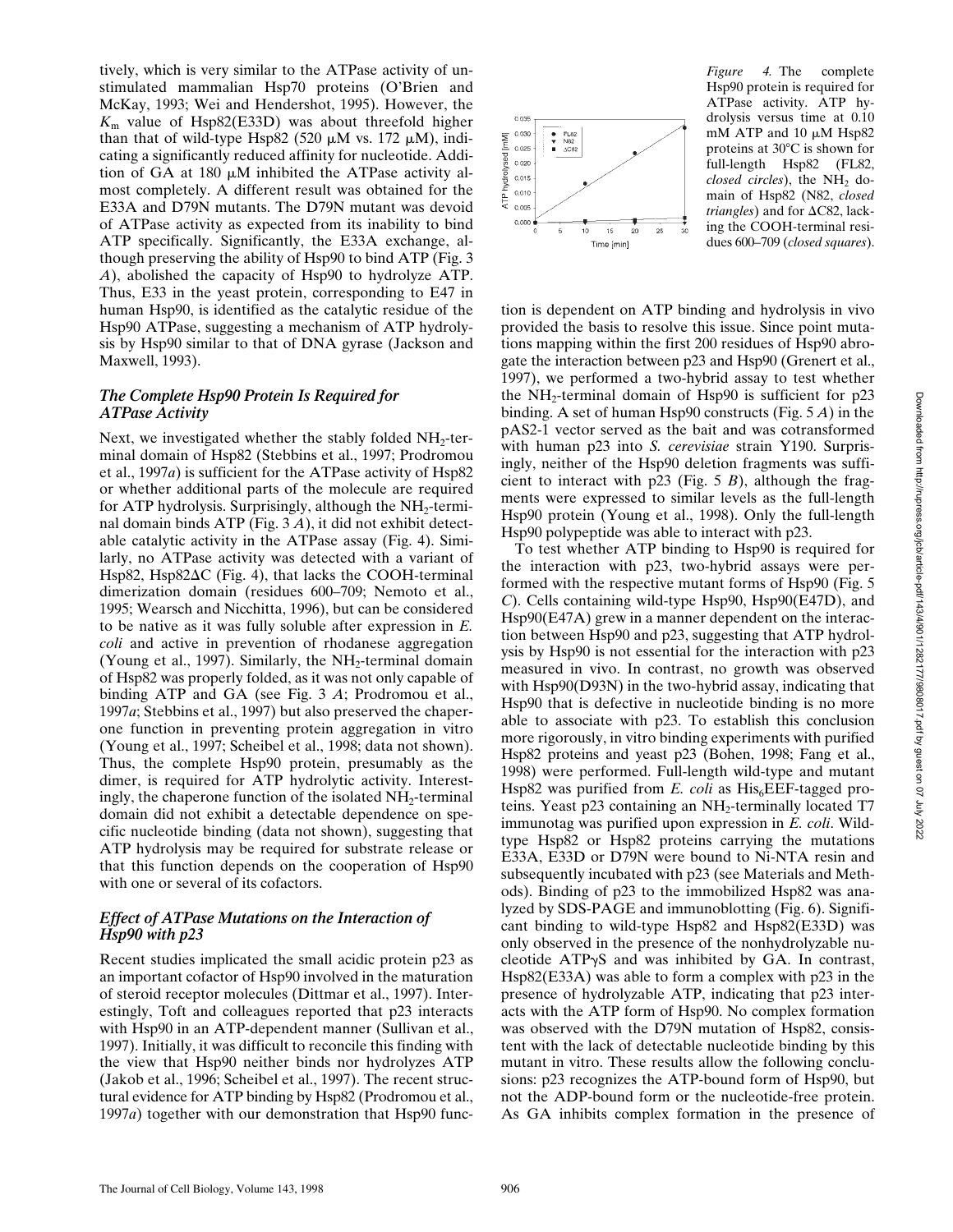

*Figure 5.* Requirement of full-length Hsp90 with an intact ATP-binding site for the interaction with p23 in vivo. (*A*) Schematic representation of the domain structure of human Hsp90 established by limited proteolysis (Stebbins et al., 1997) and of the fragments used in the two-hybrid assay. (*B*) Different fragments of Hsp90 in the pAS2-1 bait vector were cotransformed in *S. cerevisiae* (strain Y190) with the cDNA encoding human p23 in the pACT2 target vector (see Materials and Methods). To monitor protein–protein interactions, cotransformants were restreaked on  $SD/$ -Trp/-Leu/-His plates containing 25 mM 3-AT and incubated for 5 d at 30°C. Cell growth was only observed with full-length Hsp90 protein but not for any of its subfragments or for the vector control without insert. (*C*) Fulllength wild-type Hsp90 and the mutants E47A, E47D, and D93N were analyzed for their ability to interact with p23 by two-hybrid assay as above. Cell growth was observed for wild-type Hsp90, the E47A and E47D mutants, but not for the D93N mutant.

ATP, the ansamycin antibiotic mimics the ADP state of Hsp90, not the ATP state, at least as far as the interaction with p23 is concerned (see Discussion). In the presence of ATP, mutant Hsp82 carrying the catalytic site mutation E33A is arrested in the p23-bound state. In contrast, wildtype Hsp82 and Hsp82(E33D) are able to cycle between the p23-bound ATP state and the p23-free ADP and non– nucleotide-bound states. Given the ATP dependence of p23 binding it might have been expected that p23 regulates the ATPase of Hsp90. Surprisingly, however, we failed to detect any effect of p23 on the ATPase activity of purified Hsp90 (data not shown).

# *Discussion*

The question whether Hsp90 function is ATP dependent has been the subject of a long debate. Several groups reported ATP-dependent conformational changes in Hsp90 and ATP-regulated co-factor interactions (Csermely and Kahn, 1991; Csermely et al., 1993; Johnson and Toft, 1994, 1995; Grenert et al., 1997; Sullivan et al., 1997). On the other hand, detailed studies in vitro indicated that the chaperone function of purified Hsp90 is ATP independent (Wiech et al., 1992; Jakob et al., 1996; Wearsch and Nicchitta, 1996; Scheibel et al., 1997), suggesting that the ATP-regulated aspects of Hsp90 function in protein folding are due to the close cooperation between Hsp90 and Hsp70/Hsc70 (Schneider et al., 1996). This view has only changed recently, based on the crystal structure of the nucleotide-bound  $NH<sub>2</sub>$ -terminal domain of yeast Hsp $90$ (Prodromou et al., 1997*a*), and now human Hsp90 (this study). However, whether Hsp90 hydrolyzes ATP had remained elusive (Grenert et al., 1997; Prodromou et al., 1997*a*; Scheibel et al., 1998). Using the crystal structure of the  $NH<sub>2</sub>$ -terminal domain as a guide, site-directed mutations were made in Hsp90 that affect ATP binding and hydrolysis differentially. By analyzing these mutants in vivo and in vitro, we now demonstrate not only that Hsp90 has a clearly detectable ATPase activity, but also that both ATP binding and hydrolysis are required for Hsp90 function in vivo. Surprisingly, both the ATPase activity as well as the interaction of Hsp90 with the cofactor p23 require

|  |           |  |  |      |  |  |  |  | 1 2 3 4 5 6 7 8 9 10 11 12 13 14 15 16 17 18 19 20 21 |      |  |  |  |  |      |  |  |                         |
|--|-----------|--|--|------|--|--|--|--|-------------------------------------------------------|------|--|--|--|--|------|--|--|-------------------------|
|  |           |  |  |      |  |  |  |  |                                                       |      |  |  |  |  |      |  |  | Hsp82                   |
|  |           |  |  |      |  |  |  |  |                                                       |      |  |  |  |  |      |  |  | p23                     |
|  |           |  |  |      |  |  |  |  |                                                       |      |  |  |  |  |      |  |  | 5 mM ADP                |
|  |           |  |  |      |  |  |  |  |                                                       |      |  |  |  |  |      |  |  | 5 mM ATP                |
|  |           |  |  |      |  |  |  |  |                                                       |      |  |  |  |  |      |  |  | 5 mM ATP <sub>Y</sub> S |
|  |           |  |  |      |  |  |  |  |                                                       |      |  |  |  |  |      |  |  | 18 μM GA                |
|  | wild-type |  |  | E33A |  |  |  |  |                                                       | E33D |  |  |  |  | D79N |  |  |                         |

*Figure 6.* p23 binds the ATP-bound state of purified Hsp90 in vitro, not the ADP-bound and nucleotide-free forms. Wild-type and mutant Hsp82 proteins  $(200 \mu g$  each) were bound to Ni-NTA agarose via their His<sub>6</sub> tags and incubated for 45 min at  $30^{\circ}$ C with yeast  $p23$  (100  $\mu$ g) and different combinations of nucleotides and GA as indicated (lanes *2–22*). In lane *1* (control) Ni-NTA beads without bound Hsp82 were used. Protein was eluted from the beads with imidazole and analyzed by 15% SDS-PAGE and immunoblotting for the T7 immunotag of p23 (see Materials and Methods).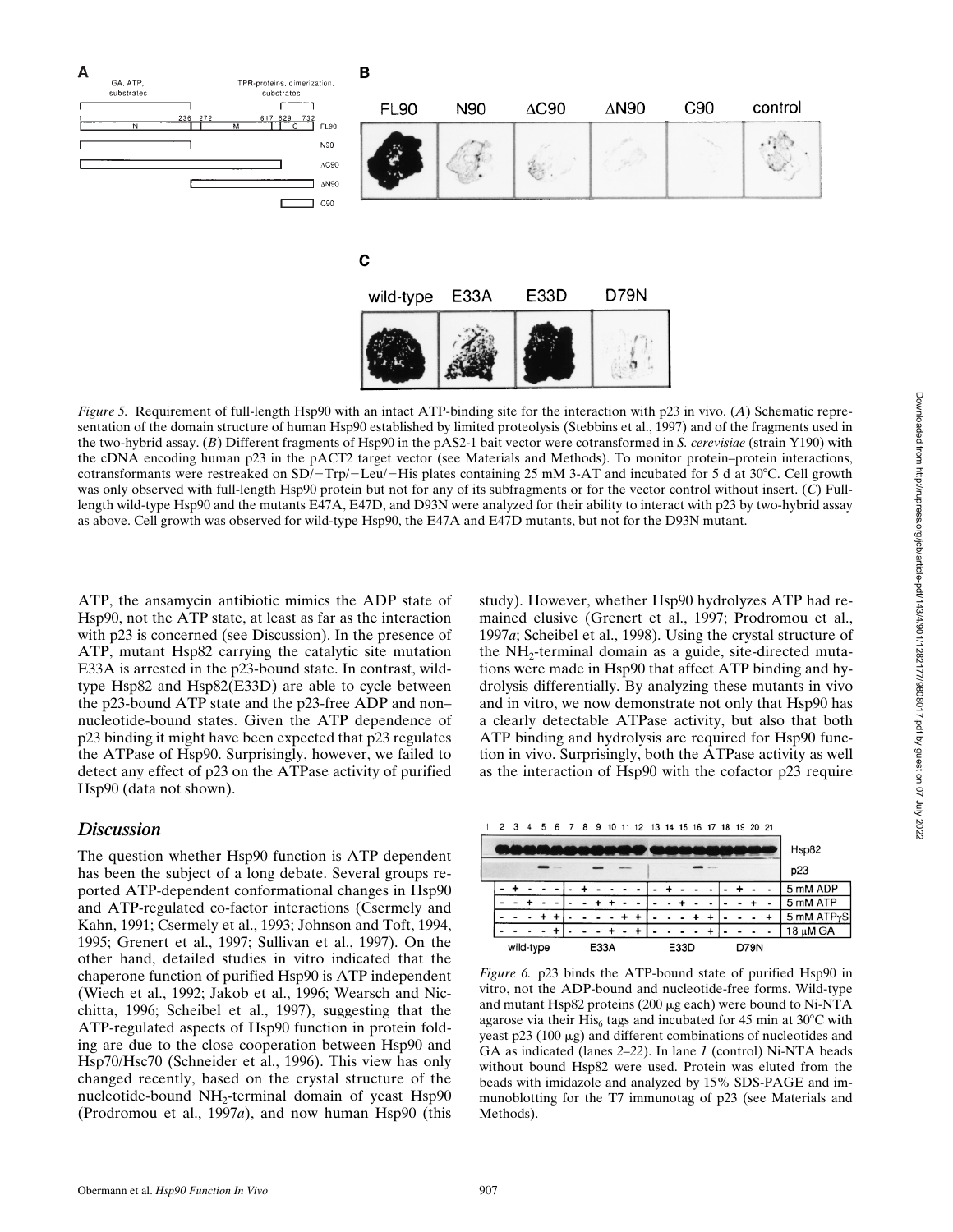the complete Hsp90 protein. Furthermore, binding and release of p23 by Hsp90 follows an ATP hydrolysis–dependent reaction cycle. These results show that Hsp90 belongs to the group of ATP-regulated molecular chaperones.

ATP binding to Hsp90 is inhibited by the ansamycin antibiotic GA that occupies the ATP binding site with high affinity (Prodromou et al., 1997*a*; Stebbins et al., 1997), using essentially the same interactions with the binding pocket as the purine ring of the nucleotide. Thus, the cellular effects of GA must be interpreted as the consequence of the interruption of the Hsp90 ATPase cycle. GA blocks the maturation of specific Hsp90 substrates (for example Whitesell et al., 1994; Smith et al., 1995; Schneider et al., 1996; Whitesell and Cook, 1996; Dittmar and Pratt, 1997; Stancato et al., 1997) and the re-folding of certain stress-denatured polypeptides by the Hsp90 system (Schneider et al., 1996). Whereas in some cases treatment with GA has been reported to result in the dissociation of Hsp90–substrate complexes (for example Whitesell et al., 1994), substrate polypeptides often accumulate on GAbound Hsp90 in an unfolded conformation that is subject to degradation by the proteasome system (Smith et al., 1995; Schneider et al., 1996; Dittmar and Pratt, 1997). This effect forms the basis for the potential therapeutic application of GA derivatives in depleting the cellular levels of steroid receptors and Hsp90-dependent protooncogenic protein kinases. The accumulation of substrate polypeptide on GA-bound Hsp90 can be explained in light of the recent finding that Hsp90 contains two distinct sites for the interaction with substrate polypeptide (Young et al., 1997; Scheibel et al., 1998), one in the  $NH<sub>2</sub>$ -terminal domain and one in the COOH-terminal domain. GA binding dissociates bound polypeptide from the NH<sub>2</sub>-terminal domain of Hsp90 but not from the COOH-terminal domain, which seems to have the general capacity to bind unfolded or partially folded polypeptides exposing hydrophobic surfaces (Young et al., 1997). Similarly, ATP but not ADP binding has been shown to lower the affinity of the isolated NH<sub>2</sub>-terminal domain for peptide substrate (Scheibel et al., 1998). Since the isolated  $NH_2$ -terminal domain does not hydrolyze ATP, it is indeed likely that ATP binding and not ATP hydrolysis causes the dissociation of substrate. Those substrates that interact with both the NH<sub>2</sub>- and COOH-terminal domains may maintain their association with Hsp90 in the presence of ATP, whereas other substrates may dissociate completely from Hsp90 upon ATP binding. It is also possible that nucleotide binding has an allosteric effect on the COOH-terminal domain, modulating its polypeptide affinity.

Indeed, the existence of complex, ATP-regulated interactions within the Hsp90 dimer is likely, based on our surprising finding that both the ATPase activity and the interaction of Hsp90 with p23 require the intact Hsp90 molecule. For example, it is conceivable that within the Hsp90 dimer the  $NH<sub>2</sub>$ -terminal domains may contact each other, consistent with recent electron microscopic images of Hsp90 obtained by rotary shadowing (Wearsch and Nicchitta, 1996). It is interesting in this context that the second domain of DNA gyrase contains a lysine residue (K337) that interacts with the  $\gamma$ -phosphate of the bound ATP in the ATPase domain, perhaps providing a mechanism for signaling the hydrolysis of ATP to the molecule

as a whole (Wigley et al., 1991). We notice that in our crystal of the ADP-Mg–bound  $NH_2$ -terminal domain of Hsp90 a lysine residue (K116), coming from a symmetry-related molecule, points into the area where the  $\gamma$ -phosphate would have been. This conserved residue is near the region that differs in the open and closed conformations of the  $NH_2$ -terminal domain (Stebbins et al., 1997). It is fully solvent exposed in either conformation and has no obvious structural role.

Our findings also help to define the ATP hydrolysis– dependent reaction cycle for the binding and release of p23 by Hsp90. p23 has been described as a component required for the formation of Hsp90 complexes containing high ligand affinity steroid aporeceptor (Johnson et al., 1994; Johnson and Toft, 1995). Before our demonstration of the ATPase acctivity of Hsp90 it has been reported that ATP-Mg is required for p23 binding to Hsp90 and that GA disrupts the Hsp90–p23 complex (Johnson and Toft, 1995; Smith et al., 1995; Grenert et al., 1997; Sullivan et al., 1997). A complete model of the reaction cycle is now emerging from the analysis of the Hsp90 mutants generated in this study. Hsp90 defective in hydrolyzing bound ATP still forms the complex with p23 but is unable to dissociate it. In contrast, the presence of ADP-Mg in the hydrolysis-defective protein does not promote p23 binding. Neither does the nucleotide-free protein associate with p23. Thus, p23 binds to the ATP-bound form of Hsp90 and dissociates upon ATP hydrolysis. GA binding mimics the ADP-bound form of Hsp90 (or the nucleotide-free state) in that it prevents the interaction of p23 with Hsp90 in the presence of ATP. In contrast, GA seems to mimic the ATP-bound form of Hsp90 with regard to substrate binding to the  $NH<sub>2</sub>$ -terminal domain, consistent with the notion that the binding sites on the  $NH<sub>2</sub>$ -terminal domain for p23 and substrate are not identical. Notably, the complete Hsp90 protein, probably as a dimer, is required for p23 binding. Thus, whereas  $p23$  most likely contacts the NH<sub>2</sub>terminal domain directly, its interaction with Hsp90 is clearly more complex.

In contrast to Hsp90, p23 (Sba1p) is not essential in yeast but increases the efficiency of expression of heterologous steroid receptor (Bohen, 1998; Fang et al., 1998). Thus, the loss of p23 binding to Hsp82(D79N) cannot be responsible for the lethal phenotype of this mutation. Rather, ATP binding and hydrolysis by Hsp90 is functionally required independently of p23, probably in regulating substrate binding and release. It is possible, however, that with the mutant Hsp82(E33A), that is defective in ATP hydrolysis, trapping of p23 in the Hsp90-bound state may contribute to the functional defect. The mechanism of p23 action is not yet clear. It is possible that p23 generally increases the efficiency of substrate discharge from Hsp90 by stabilizing the ATP state of the Hsp $90$  NH<sub>2</sub>-terminal domain that has low affinity for polypeptide. Such a function may be important only for a subset of substrates. Additionally, it has been suggested that p23 itself has chaperone properties and may interact with the substrate directly (Bose et al., 1996). Thus, it is also possible that p23 may function in targeting substrates to Hsp90, similar to the role of Hsp40 (DnaJ) in targeting substrates to Hsp70 (DnaK) (for review see Hartl, 1996). In contrast to Hsp40, p23 does not stimulate the ATPase activity of its partner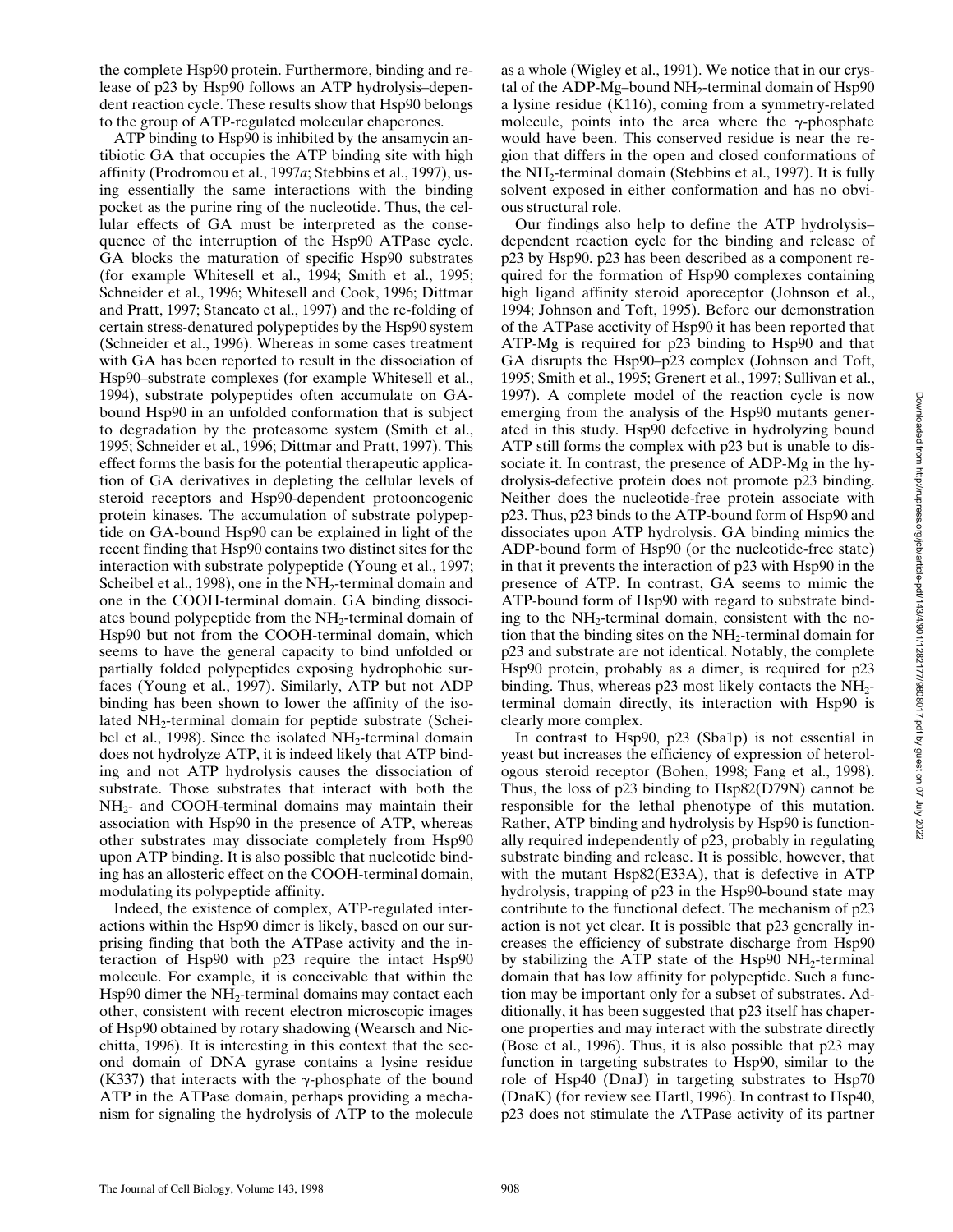chaperone and thus does not generate the ADP-bound state of Hsp90 that binds to the substrate more stably. However, such a function may depend on the presence of substrate polypeptide and may so far have escaped detection.

The authors thank Dr. S. Lindquist for supplying yeast strain  $\Delta \text{PCLDa}/\alpha$ and the vector pTGPD/P82, and Dr. D. Toft for providing human p23 cDNA. We are grateful to Drs. J. Young and M. Leroux for critically reading the manuscript.

Received for publication 4 August 1998 and in revised form 1 October 1998.

#### *References*

- Ausubel, F.M., R. Brent, R.E. Kingston, D.D. Moore, J.G. Seidman, J.A. Smith, and K. Struhl. 1987. Current Protocols in Molecular Biology. Wiley and Sons, Inc., New York. 8.5.1–8.5.9.
- Aligue, R., H. Akhavan-Niak, and P. Russel. 1994. A role for Hsp90 in cell cycle control: Wee 1 tyrosine kinase activity requires interaction with Hsp90. *EMBO (Eur. Mol. Biol. Organ.) J.* 13:6099–6106.
- Bartel, P.L., C.-T. Chien, R. Sternglanz, and S. Fields. 1993. Using the twohybrid system to detect protein–protein interactions. *In* Cellular Interactions in Development: A Practical Approach. D.A. Hartley, editor. Oxford University Press, Oxford. 153–179.
- Bohen, S.P. 1998. Genetic and biochemical analysis of p23 and ansamycin antibiotics in the function of Hsp90-dependent signaling proteins. *Mol. Cell. Biol.* 18:3330–3339.
- Borkovich, K.A., F.W. Farrelly, D.B. Finkelstein, J. Taulien, and S. Lindquist. 1989. Hsp82 is an essential protein that is required in higher concentrations for growth of cells at higher temperatures. *Mol. Cell. Biol.* 9:3919–3930.
- Bose, S., T. Weikl, H. Bugl, and J. Buchner. 1996. Chaperone function of Hsp90-associated proteins. *Science.* 274:1715–1717.
- Buchner, J. 1996. Supervising the fold: functional principles of molecular chaperones. *FASEB (Fed. Am. Soc. Exp. Biol.) J.* 10:10–19.
- Chen, S.Y., V. Prapapanich, R.A. Rimerman, B. Honore, and D.F. Smith. 1996. Interactions of p60, a mediator of progesterone receptor assembly, with heat shock proteins Hsp90 and Hsp70. *Mol. Endocrinol*. 10:682–693.
- Craig, E.A. 1993. Chaperones: helpers along the pathways to protein folding. *Science.* 260:1902–1903.
- Csermely, P., and C.R. Kahn. 1991. The 90 kD heat-shock protein (Hsp-90) possesses an ATP binding site and autophosphorylation activity. *J. Biol. Chem*. 266:4943–4950.
- Csermely, P., J. Kajtar, M. Hollosi, G. Jalsovszky, S. Holly, C.R. Kahn, P.J. Gergely, C. Soti, K. Mihaly, and J. Somogyi. 1993. ATP induces a conformational change of the 90-kD heat shock protein (hsp90). *J. Biol. Chem.* 268: 1901–1907.
- Dittmar, K.D., and W.B. Pratt. 1997. Folding of the glucocorticoid receptor by the reconstituted hsp90-based chaperone machinery. *J. Biol. Chem.* 272: 13047–13054.
- Dittmar, K.D., K.A. Hutchison, J.K. Owens-Grillo, and W.B. Pratt. 1996. Reconstitution of the steroid receptor-center-dot-hsp90 heterocomplex assembly system of rabbit reticulocyte lysate. *J. Biol. Chem.* 271:12833–12839.
- Fang, Y.F., A.E. Fliss, J. Rao, and A.J. Caplan. 1998. Sba1 encodes a yeast Hsp90 cochaperone that is homologous to vertebrate p23 proteins. *Mol. Cell. Biol.* 18:3727–3734.
- Freeman, B.C., and R.I. Morimoto. 1996. The human cytosolic molecular chaperones Hsp90, Hsp70 (Hsc70) and Hdj-1 have distinct roles in recognition of a non-native protein and protein refolding. *EMBO (Eur. Mol. Biol. Organ.) J.* 15:2969–2979.
- Frydman, J., and J. Höhfeld. 1997. Chaperones get in touch: the Hip-Hop connection. *Trends Biochem. Sci.* 22:87–92.
- Gething, M.-J., and J. Sambrook. 1992. Protein folding in the cell. *Nature.* 355: 33–45.
- Grenert, J.P., W.P. Sullivan, P. Fadden, T.A. Haystead, J. Clark, E. Mimnaugh, H. Krutzsch, H.-J. Ochel, T.W. Schulte, E. Sausville, et al. 1997. The aminoterminal domain of heat shock protein 90 (hsp90) that binds geldanamycin is an ATP/ADP switch domain that regulates hsp90 conformation. *J. Biol. Chem*. 272:23843–23850.
- Hartl, F.U. 1996. Molecular chaperones in cellular protein folding. *Nature.* 381: 571–580.
- Höhfeld, J. 1998. Regulation of the heat shock cognate hsc70 in the mammalian cell: the characterization of the anti-apoptotic protein BAG-1 provides novel insights. *Biol. Chem.* 379:269–274.
- Jackson, A.P., and A. Maxwell. 1993. Identifying the catalytic residue of the ATPase reaction of DNA gyrase. *Proc. Natl. Acad. Sci. USA.* 90:11232– 11236.
- Jakob, U., H. Lilie, I. Meyer, and J. Buchner. 1995. Transient interaction of Hsp90 with early unfolding intermediates of citrate synthase—Implications for heat shock in vivo. *J. Biol. Chem.* 270:7288–7294.
- Jakob, U., T. Scheibel, S. Bose, J. Reinstein, and J. Buchner. 1996. Assessment of the ATP binding properties of Hsp90. *J. Biol. Chem.* 271:10035–10041.
- Johnson, B.D., R.J. Schumacher, E.D. Ross, and D.O. Toft. 1998. Hop modulates hsp70/hsp90 interactions in protein folding. *J. Biol. Chem.* 273:3679– 3686.
- Johnson, J.L., and E.A. Craig. 1997. Protein folding in vivo: unraveling complex pathways. *Cell.* 90:201–204.
- Johnson, J.L., and D.O. Toft. 1994. A novel chaperone complex for steroid receptors involving heat shock proteins, immunophilins, and p23. *J. Biol. Chem.* 269:24989–24993.
- Johnson, J.L., and D.O. Toft. 1995. Binding of p23 and Hsp90 during assembly with progesterone-receptor. *Mol. Endocrinol.* 9:670–678.
- Johnson, J.L., T.G. Beito, C.J. Krco, and D.O. Toft. 1994. Characterization of a novel 23-kilodalton protein of unactive progesterone receptor complexes. *Mol. Cell. Biol.* 14:1956–1963.
- Kraulis, P.J. 1991. Molscript: a program to produce both detailed and schematic plots of protein structures. *J. Appl. Crystallogr.* 24:946–950.
- Laemmli,  $\hat{U}$ .K. 1970. Cleavage of structural proteins during the assembly of the head bacteriophage T4. *Nature.* 227:680–685.
- Lindquist, S., and E.A. Craig. 1988. The heat-shock proteins. *Annu. Rev. Genet.* 22:631–677.
- Merrit, E.A., and M.E. Murphy. 1994. Raster3D Version 2.0: a program for photorealistic molecular graphics. *Acta Crystallogr. Sect. D Biol Crystallogr.* 50:946–950.
- Nair, S.C., E.J. Toran, R.A. Rimerman, S. Hjermstad, T.E. Smithgall, and D.F. Smith. 1996. A pathway of multi-chaperone interactions common to diverse regulatory proteins: estrogen receptor, Fes tyrosine kinase, heat shock transcription factor Hsf1, and the aryl hydrocarbon receptor. *Cell Stress Chaperones.* 1:237–250.
- Nathan, D.F., and S. Lindquist. 1995. Mutational analysis of hsp90 function: interactions with a steroid receptor and a protein kinase. *Mol. Cell. Biol.* 15: 3917–3925.
- Nathan, D.F., M.H. Vos, and S. Lindquist. 1997. In vivo functions of the *Saccharomyces cerevisiae* Hsp90 chaperone. *Proc. Natl. Acad. Sci. USA.* 94:12949– 12956.
- Nemoto, T., Y. Oharanemoto, M. Ota, T. Takagi, and K. Yokoyama. 1995. Mechanism of dimer formation of the 90-kD heat-shock protein. *Eur. J. Biochem.* 233:1–8.
- O'Brien, M.C., and D.B. McKay. 1993. Threonine 204 of the chaperone protein Hsc70 influences the structure of the active site, but is not essential for ATP hydrolysis. *J. Biol. Chem.* 268:24323–24329.
- Pratt, W.B., and D.O. Toft. 1997. Steroid receptor interactions with heat shock protein and immunophilin chaperones. *Endocr. Rev.* 18:306–360.
- Prodromou, C., S.M. Roe, R. O'Brien, J.E. Ladbury, P.W. Piper, and L.H. Pearl. 1997*a*. Identification and structural characterization of the ATP/ADPbinding site in the Hsp90 molecular chaperone. *Cell.* 90:65–75.
- Prodromou, C., S.M. Roe, P.W. Piper, and L.H. Pearl. 1997*b*. A molecular clamp in the crystal structure of the N-terminal domain of the yeast Hsp90 chaperone. *Nat. Struct. Biol*. 4:477–482.
- Scheibel, T., S. Neuhofen, T. Weikl, C. Mayr, J. Reinstein, P.D. Vogel, and J. Buchner. 1997. ATP-binding properties of human Hsp90. *J. Biol. Chem.* 272: 18608–18613.
- Scheibel, T., T. Weikl, and J. Buchner. 1998. Two chaperone sites in Hsp90 differing in substrate specificity and ATP dependence. *Proc. Natl. Acad. Sci. USA.* 95:1495–1499.
- Schneider, C., L. Sepp-Lorenzino, E. Nimmesgern, O. Ouerfelli, S. Danishefsky, N. Rosen, and F.U. Hartl. 1996. Pharmacological shifting of a balance between protein refolding and degradation mediated by Hsp90. *Proc. Natl. Acad. Sci. USA.* 93:14536–14541.
- Schumacher, R.J., W.J. Hansen, B.C. Freeman, E. Alnemri, G. Litwack, and D.O. Toft. 1996. Cooperative action of hsp70, hsp90, and DnaJ proteins in protein renaturation. *Biochemistry.* 35:14889–14898.
- Sikorski, R., and J.D. Boeke. 1991. In vitro mutagenesis and plasmid shuffling: from cloned gene to mutant yeast. *Methods Enzymol.* 194:302–318.
- Smith, D.F. 1993. Dynamics of heat shock protein 90-progesterone receptor binding and the disactivation loop model for steroid receptor complexes. *Mol. Endocrinol.* 7:1418–1429.
- Smith, D.F. 1998. Sequence motifs shared between chaperone components participating in the assembly of progesterone receptor complexes. *Biol. Chem.* 379:283–288.
- Smith, D.F., L. Whitesell, S.C. Nair, S.Y. Chen, V. Prapapanich, and R.A. Rimerman. 1995. Progesterone receptor structure and function altered by geldanamycin, an hsp90-binding agent. *Mol. Cell. Biol.* 15:6804–6812.
- Stancato, L.F., A.M. Silverstein, J.K. Owens-Grillo, Y.H. Chow, R. Jove, and W.B. Pratt. 1997. The hsp90 binding antibiotic geldanamycin decreases Raf levels and epidermal growth factor signaling without disrupting formation of signaling complexes or reducing the specific enzymatic activity of Raf kinase. *J. Biol. Chem.* 272:4013–4020.
- Stebbins, C.E., A.A. Russo, C. Schneider, N. Rosen, F.U. Hartl, and N.P. Pavletich. 1997. Crystal structure of an Hsp90-geldanamycin complex: targeting of a protein chaperone by an antitumor agent. *Cell.* 89:239–250.
- Studier, F.W., A.H. Rosenberg, J.J. Dunn, and J.W. Dubendorff. 1990. Use of T7 RNA polymerase to direct expression of cloned genes. *Methods Enzymol.* 185:60–89.
- Sullivan, W., B. Stensgard, G. Caucutt, B. Bartha, N. McMahon, E.S. Alnemri,